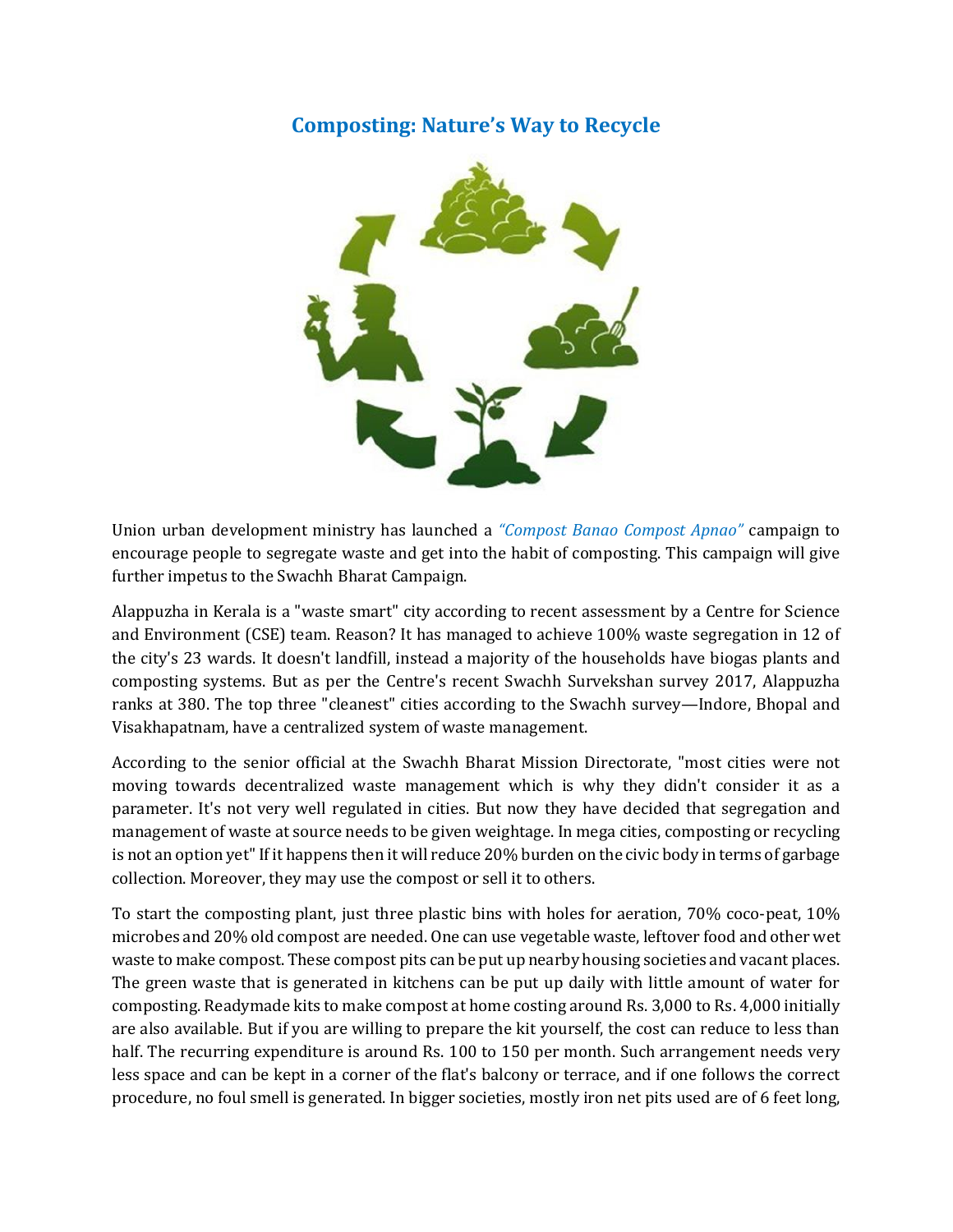and 2.5 feet tall dimension. The vermi compost processing system which takes around one to two months to complete a cycle before a fresh load of waste can be put in. The wet waste is used for composting, whereas the dry waste is recycled. This helps to keep the city clean and the compost used will boost plant life and greenery.

### **Composting Stories across Indian Mega-Cities:**

### **Gurgaon gets two new composting plants to make fertilizers from waste**

The new composting plants will turn wet waste into fertilizer and also take the load off the city only solid waste treatment plant at Bandhwari. The waste coming from the nearby houses will be segregated into kitchen waste and solid waste. This would take the load off the city's main solid waste treatment plant by the reducing the volume of garbage that it draws every day.

# **Bruhat Bengaluru Mahanagara Palike (BBMP) which will stop collection of wet waste from bulk generators**

Residential apartments with 20 units or more and commercial complexes-- has decided to incentivize the scheme of self-composting. BBMP intends to give partial relief under garbage cess collection for bulk generators, and increase allocation for awareness schemes of how to compost wet waste. BBMP is already hosting several composting melas across the city, with simple techniques that can be adopted by citizens to compost wet waste.

## **In Mumbai this society has been treating around 250 kg of wet waste every month**

In April'17, the residents of a housing society in Sion uncovered the first batch of manure they made from their kitchen and garden wastes. Since February'17, the residents of Kalpataru Harmony Housing Society have adopted the practice of converting their decomposable garbage into compost and keeping aside dry waste (plastic, glass and other recyclable items) and electronic waste (Ewaste), leaving only 10% at their garbage at the gates to be picked up by municipal workers, who dump them at a landfill. The society has been treating around 250 kg of wet waste every month since then and got their first batch of compost only last month. The project has cost them Rs 1.5 lakh. RUR Greenlife Pvt Ltd, a solid waste management enterprise, help them set up the bins and understand the composting process. The residents now know the process backwards.

When people in a society become eco-conscious and go the extra mile for environment, we can do wonders to protect our planet. Kalpataru Harmony is one such role model where residents have championed the art of composting paving the way for many Mumbai societies to follow. Other recyclable wastes, including plastic, paper, metal and e-waste, are stored in the society and handed over to a recycler every month.

Composting projects in societies have led to rise in women entrepreneurship. For example the Pratigya Mahila Bhachat Gath, a self-help group, has more than 140 women members performing various activities. They collect waste from households, segregate it and then put the uncooked wet waste in the composting pits. They have been composting for the last two years, and now wants the civic body to allot them a bigger space.